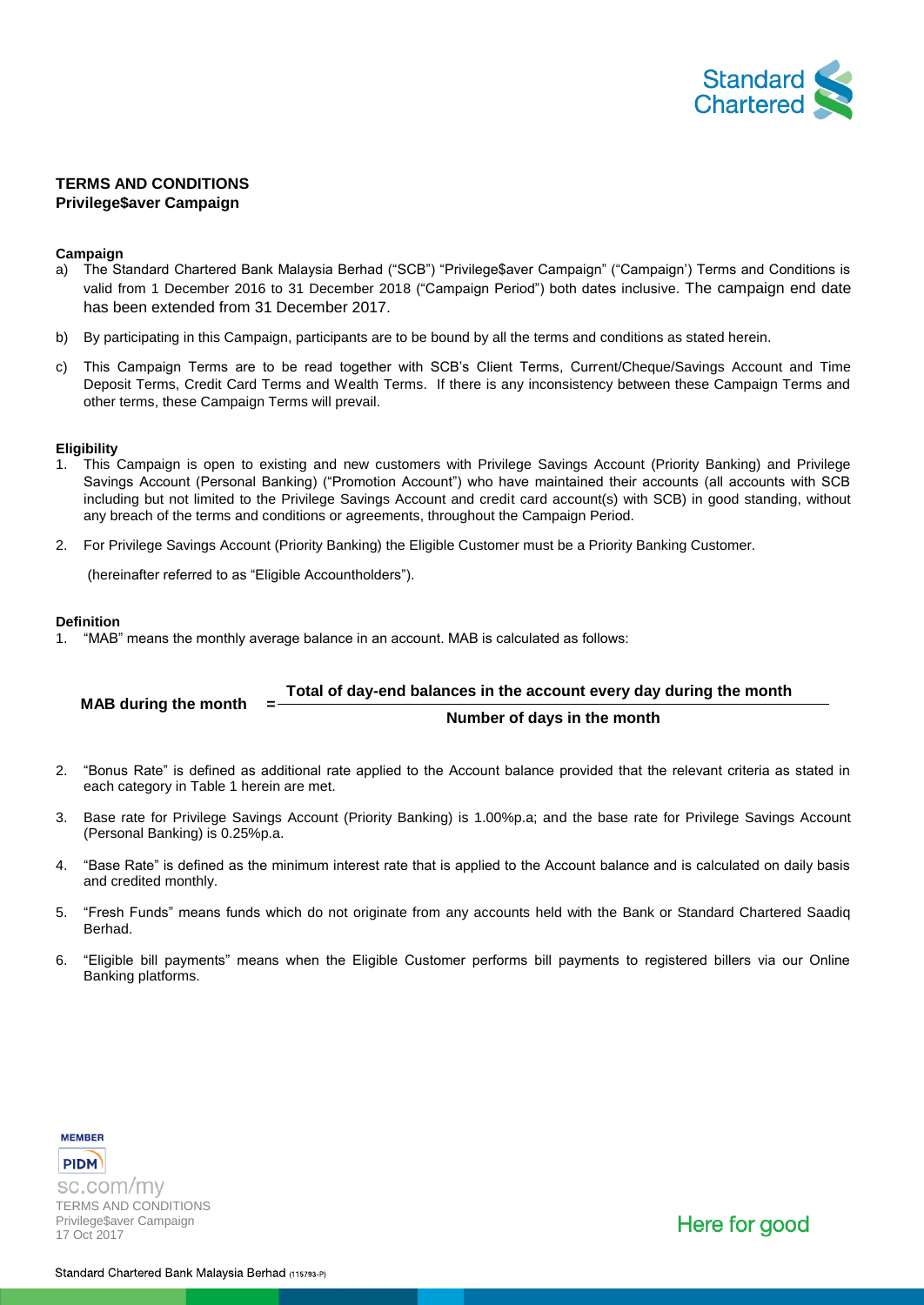

## **Bonus Rate**

1. This Campaign offers the following sets of Bonus Interest Rates based on the Bonus Categories.

| Table 1:                          |                                                                                                                                                                                                                                                                                                                   |                                         |                                                                                                                                                                                     |                                                                                 |
|-----------------------------------|-------------------------------------------------------------------------------------------------------------------------------------------------------------------------------------------------------------------------------------------------------------------------------------------------------------------|-----------------------------------------|-------------------------------------------------------------------------------------------------------------------------------------------------------------------------------------|---------------------------------------------------------------------------------|
| <b>Bonus</b><br><b>Categories</b> | <b>Description of Transaction</b>                                                                                                                                                                                                                                                                                 | <b>Bonus</b><br><b>Interest</b><br>Rate | <b>Bonus Interest Crediting</b><br><b>Month</b>                                                                                                                                     | <b>Bonus Interest</b><br><b>Payment Period</b>                                  |
| A. Deposit                        | Minimum deposit of RM10,000<br>(single deposit of fresh funds)<br>into Privilege Savings Account<br>(Priority Banking); or<br>Minimum deposit of RM1,500<br>(single deposit of fresh fund)<br>into Privilege Savings Account<br>(Personal Banking)                                                                | 1.00%<br>p.a.                           | End of Transaction Month<br>For e.g. if deposit is in<br>January, the bonus interest will<br>be paid on 31 January based<br>on January's month average<br>balance (MAB)             | Payable monthly<br>upon fulfilment of<br>Deposit condition<br>during the month  |
| <b>B.</b> Card<br>Spend           | Performed Credit Card Spend of<br>minimum RM3,000 on qualifying<br><b>SCB Credit Cards (for Privilege</b><br><b>Savings Account Priority</b><br>Banking); or<br>Performed Credit Card Spend of<br>minimum RM1,500 on qualifying<br><b>SCB Credit Cards (for Privilege</b><br>Savings Account Personal<br>Banking) | 1.00%<br>p.a.                           | First working day of following<br>month<br>For e.g. if card spending is in<br>January, the bonus interest will<br>be paid on 2 February based<br>on January's MAB                   | Payable monthly<br>upon fulfilment of<br>minimum card spend<br>during the month |
| C. Bill<br><b>Payment</b>         | Performed at least three(3)<br>Eligible Online Bill Payment<br>Transacted from the Account via<br>Online Banking                                                                                                                                                                                                  | 0.50%<br>p.a                            | First working day of following<br>month<br>For e.g. if eligible bill payment<br>is in January, the bonus<br>interest will be paid on 2<br>February based on January's<br><b>MAB</b> | Payable monthly<br>upon fulfilment of<br>three (3) eligible bill<br>payments    |
| D. Invest                         | Subscribe for an Eligible Unit<br>Trust with a minimum single<br>subscription sum of RM10,000                                                                                                                                                                                                                     | 0.50%<br>p.a.                           | End of following month<br>For e.g. if the subscription of<br>eligible unit trust is settled in<br>January, the bonus interest will<br>be paid in February based on<br>January's MAB | Bonus interest will be<br>paid for a<br>consecutive 12<br>months period         |



**PIDM** sc.com/my TERMS AND CONDITIONS Privilege\$aver Campaign 17 Oct 2017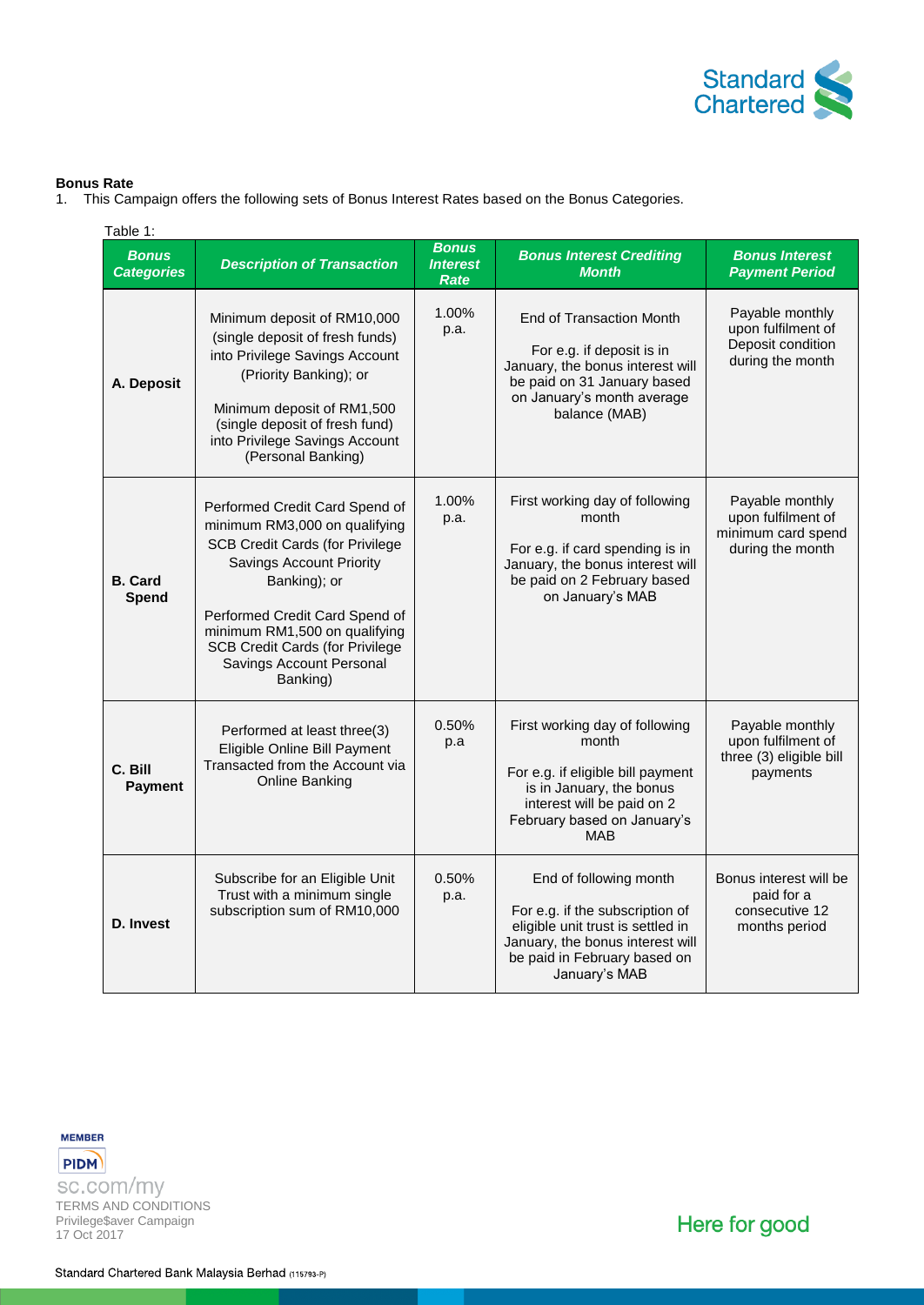

- 2. Bonus Interest Rate will be calculated for each calendar month, based on MAB in the Promotion Account
- 3. The balance cap to enjoy Bonus Interest Rate for SCB Priority Banking customers under Privilege Savings Account (Priority Banking) for the relevant calendar month is RM75,000 MAB and up to a maximum of RM50,000 MAB in the relevant month for non SCB Priority Banking customers under Privilege Savings Account (Personal Banking). The balance cap applies to Card Spend, Bill Payment, Invest and Insure categories. There is no balance cap on Deposit bonus category.

#### 4. Bonus Rate Calculation

(a) Deposit

The Deposit amount into Promotion Account must be in one single transaction as per the condition in table above.

Customer who meets the Deposit condition is also entitled to fee waivers on cash withdrawal transactions via MEPS and HOUSe ATMs. The fee reversal will be credited into Promotion Account at end of following month.

Eligible Customers can earn up to 5.00%p.a. for Privilege Savings Account (Priority Banking) based on total interest earned from the Base Rate and total Bonus Interest Rates as per Table 1. And for Privilege Savings Account (Personal Banking), the Eligible Customer is entitled to earn up to 4.25%p.a. based on the total Base Rate and Bonus Interest Rate.

#### (b) Card Spend

Bonus Interest Rate on credit card spend is only applicable to all SCB credit cards ("qualifying SCB Credit Card") except for Gold CashBack, JustOne Gold, JustOne Platinum MasterCard and WorldMiles World MasterCard credit card.

The Bonus Interest Rate on credit card spend is only applicable for retail transaction charged to the qualifying SCB Credit Card ("Retail Transactions"). For avoidance of doubt the following Retail Transactions will not be entitled to the Bonus Rate:

- Cash Advance
- Balance transfers
- Easy Payment Plan monthly instalments
- Online bill payments
- Income tax payments
- Payments to loans or credit facilities or deposit accounts
- Payments to Government bodies
- Any credit card fees and charges (including annual fees, interest charges, administrative fees, cash advance fees)
- Cancelled, voided or reversed transactions
- Balance owing on the qualifying SCB Credit Card(s) from previous or other months and
- Any other amount charged to the qualifying SCB Credit Card(s) as may be determined by SCB from time to time

The Bonus Rate will be awarded on Retail Transactions transacted on the qualifying SCB Credit Card of which the Eligible Accountholder is a principal credit cardholder and is also the primary accountholder of the Promotion Account.

Retail Transactions charged to the qualifying SCB Credit Card by a supplementary Credit Cardholder will be consolidated under the principal Credit cardholder's Credit Card account and the applicable Bonus Rate will be awarded to the principal Credit cardholder's deposit Account of which he/she is a principal Accountholder. In determining whether the minimum card spend has been fulfilled for the relevant calendar month, the Retail Spend charged to the qualifying SCB Credit Card will be consolidated based on the transaction posting date.

**MEMBER** 

**PIDM** sc.com/my TERMS AND CONDITIONS Privilege\$aver Campaign 17 Oct 2017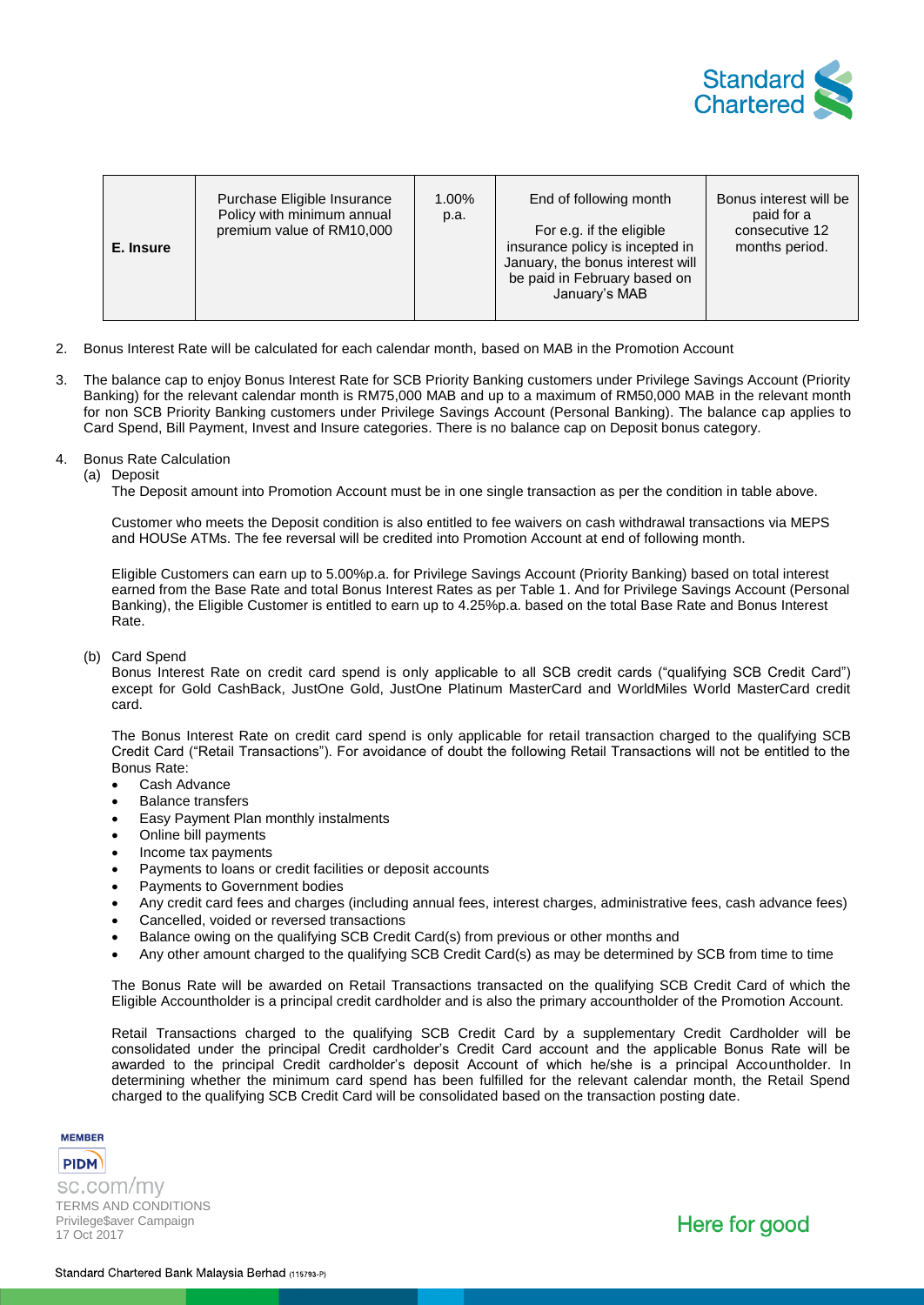

### (c) Bill Payment

Eligible Customer is entitled to the Bonus Rate if they perform at least three (3) bill payments to registered billers via our Online Banking platforms.

The payment for the bill payments must be made from the Promotion Account. There is no minimum spent on any bill payment.

### (d) Invest

"Eligible Unit Trust" means any unit trust funds (UT), bonds, Investment Suite/ Haiqal Plan or Premium Currency Investment purchased through SCBMB branches and where the Eligible Customer:

- (i) pays a sales charge of at least 2.5% (in the case of UT); or
- (ii) pays a spread of at least 2% (in the case of Bonds); or
- (iii) invests into Investment Suite OR Haiqal Suite;
- NOTE: Please obtain from your Relationship Manager or Branch the latest list of investments which comply with above (i) to (iii) conditions.

### (e) Insure

"Eligible Insurance Policy" means subscribing to any regular premium conventional Banca or Takaful products. NOTE: Please obtain from your Relationship Manager or Branch the latest list of Banca products.

You must successfully purchase, through us, either an Eligible Insurance Policy or an Eligible Unit Trust, and you must not have terminated that eligible insurance policy or eligible unit trust within the Campaign Period from the date of commencement of the policy/settlement date (as the case may be).

Subscriptions placed through a joint account or the Eligible Insurance policy has more than one policy holder, only the primary account holder or policyholder will be entitled to the Bonus Rate. If the investment is denominated in a foreign currency, the investment value will be converted to Ringgit Malaysia at the prevailing currency exchange rate in order to determine whether it meets the minimum premium or investment amount.

## **General**

- 1. SCB reserves the right to cancel or suspend payment of Bonus Rate and to claw back the value of any Bonus Rate(s) paid in the event that any of the foregoing conditions are not met at any time during the minimum qualifying periods specified above.
- 2. For avoidance of doubt the Promotion Account which is inactive or deemed inactive, no Bonus Rate will be credited into the Promotion Account. For the purpose of this Clause an active Promotion Account refers to a Promotion Account with regular transactional activities including, but not limited to, deposits and withdrawals in the preceding twelve (12) months.
- 3. In the event where the customer opened two (2) or more eligible Promotion Accounts, Bonus Rate will be to the first of such active Promotion Account opened with SCB, with the determining factor being the Promotion Account opening dates. Notwithstanding the foregoing, when two (2) or more Promotion Accounts were opened on the same day, Bonus Rate may be credited to either Account at SCB's sole discretion.
- 4. If the Promotion Account is in dormant/unclaimed status, Bonus Rate will be credited to the first of any other active Promotion Account(s) opened with SCB with the determining factor being the account opening dates.
- 5. In the event that there is no active Promotion Account to which Bonus Rate may be credited SCB reserves the right not to make payment of such Bonus Rate and the Bonus Rate will be forfeited.
- 6. SCB reserves the right to change the conditions of the Bonus Rates being awarded and rates of the Base and Bonus Rates at any time without prior notice.
- 7. SCB is not responsible for any failure or delay in the transmission or posting of transactions made by merchants, telecommunication providers, or any other parties.
- 8. SCB's decisions relating to this Campaign are final and binding.

**PIDM** sc.com/my TERMS AND CONDITIONS Privilege\$aver Campaign 17 Oct 2017

**MEMBER**